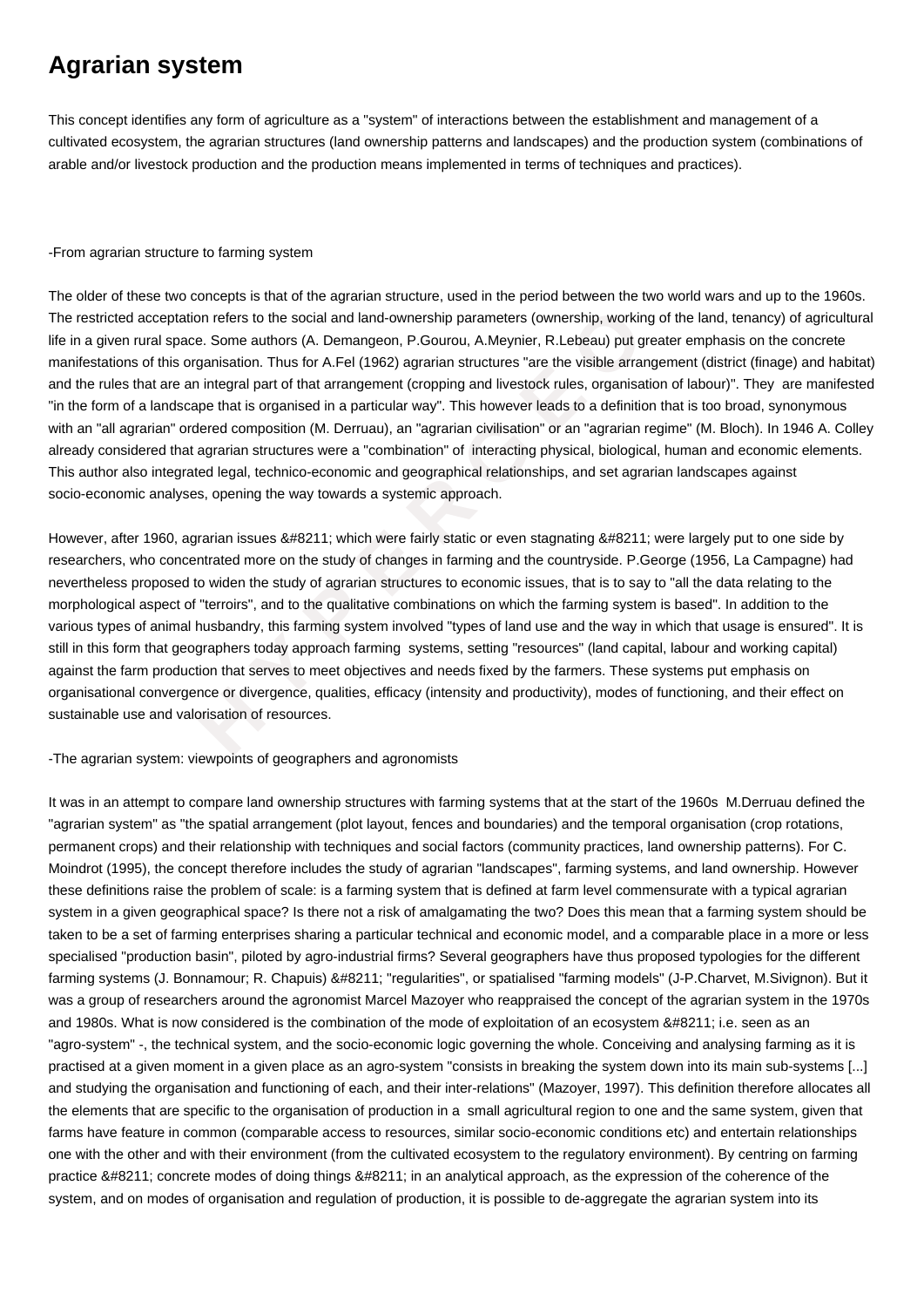component subsystems. On the one hand there is the agrarian or land-ownership system (land status, who farms it, land markets, social relationships etc), and on the other hand the production system, which is itself broken down into livestock or crop systems (technico-economic component - farming skills, know-how or practices, the dynamics of the sector, exchanges on different scales, pricing systems, and distribution of the added value, etc). This is constantly changing in time and space, and farming methods produce visible features in the landscape (J-P.Deffontaines). The agrarian system has thus become "the theoretical expression of a type of agriculture that has developed through history and is geographically located; it is made up of a characterised cultivated ecosystem, and a defined social system of production that enables the fertility of the ecosystem to be exploited in sustainable manner" (M.Mazoyer).

### -The territorialised agrarian system

In a territorial perspective, we need to move on from the agronomic approach for two reasons. Firstly the concept of the agrarian system means that we need to resort to notions that are situated on several scales of analysis: that of the production unit for the concept of the production system; that of the group of cultivated plots or the herd for the concept of the crop or livestock system. Combining the different scales of analysis requires them to be considered as so many interdependent levels.

at we need to resort to notions that are situated on several scales of analysis: that oduction system; that of the group of cultivated plots or the herd for the concept of the ferent scales of analysis requires them to be Secondly, the approach of the agronomists, focusing on the exploitation of an ecosystem and ignoring an intermediate scale between the farm and the "local region", only partially accounts for socio-cultural phenomena (styles of residence, new mobility patterns, power and conflict, appropriation and exclusion, collective imagination etc). Nor does it adequately integrate the opening-up of the agrarian system to other activities, with new players, for instance the place of agriculture in the new forms of rurality. This raises the issue of how to envisage the ties that agrarian systems entertain with place, and the cultural values and references of our increasingly urbanised societies. To reflect this articulation between geographical space organised by and around farming activities and the players in the "territory" as a whole, recent studies have attempted to find a place for the agrarian system in a territorial meta-system. This is generated by the interaction of numerous players, according the representations that they have of the space that they perceive and experience. Thus farmers are players like many others, and the use of rural space for agricultural production is one usage among others. There can be several phases in the relationships between these different players and the space in question: processes whereby farming societies settle and take root, leading to a territorialisation of the agrarian systems; or conversely the diffusion of productivist, globalised farming systems, which have considerably weakened the ties with territory in settings where the rural players are increasingly diverse. Today a process of multi-dimensional "re-territorialisation" is underway in agriculture, aiming to reintroduce feelings of belonging, appropriation and collective identity, backed up by "cultural and social values, and collective and symbolic memory" (Di Méo). This social compromise involves "relocation", and the development of the traceability of productions, via valorisation of quality and of the specific origin of produce – the "produits du terroir" that visitors to France will have seen advertised along the way – focusing on heritage aspects of the countryside and landscapes; it also involves more sustainable management of the environment, and "project policies" for recomposed institutional territories. The concept of the "territorialised agrarian system" proves operational for the analysis of the multi-functionality of agriculture, and its integration into the agro-food system (standards and values of the farmers, logics of long and short production chains) making it possible to take account of styles of occupation, or the identity-driven, symbolic appropriation of agrarian places and landscapes.

Laurent Rieutort

## **Bibliographie**

-CHARBONNEAU M., 2009, Gestion des ressources et peuplement des espaces pastoraux au défi de la modernité, le cas des pasteurs de la puna péruvienne, Doctorat de géographie, Université de Pau, 629 p.

-MAZOYER M., ROUDART L., 1997. Histoire des agricultures du monde. Du néolithique à la crise contemporaine, Seuil, 705 p. -MOINDROT Cl., 1995, « Les systèmes agraires », in Encyclopédie de géographie (sous la dir. d'A. Bailly, R. Ferras et D. Pumain), Economica, 1995, pp. 445-470.

-SCOTT J.C., BHATT. N. (dir.), 2001. Agrarian studies: Synthetic work at the cutting edge. Yale University Press, Newhaven and